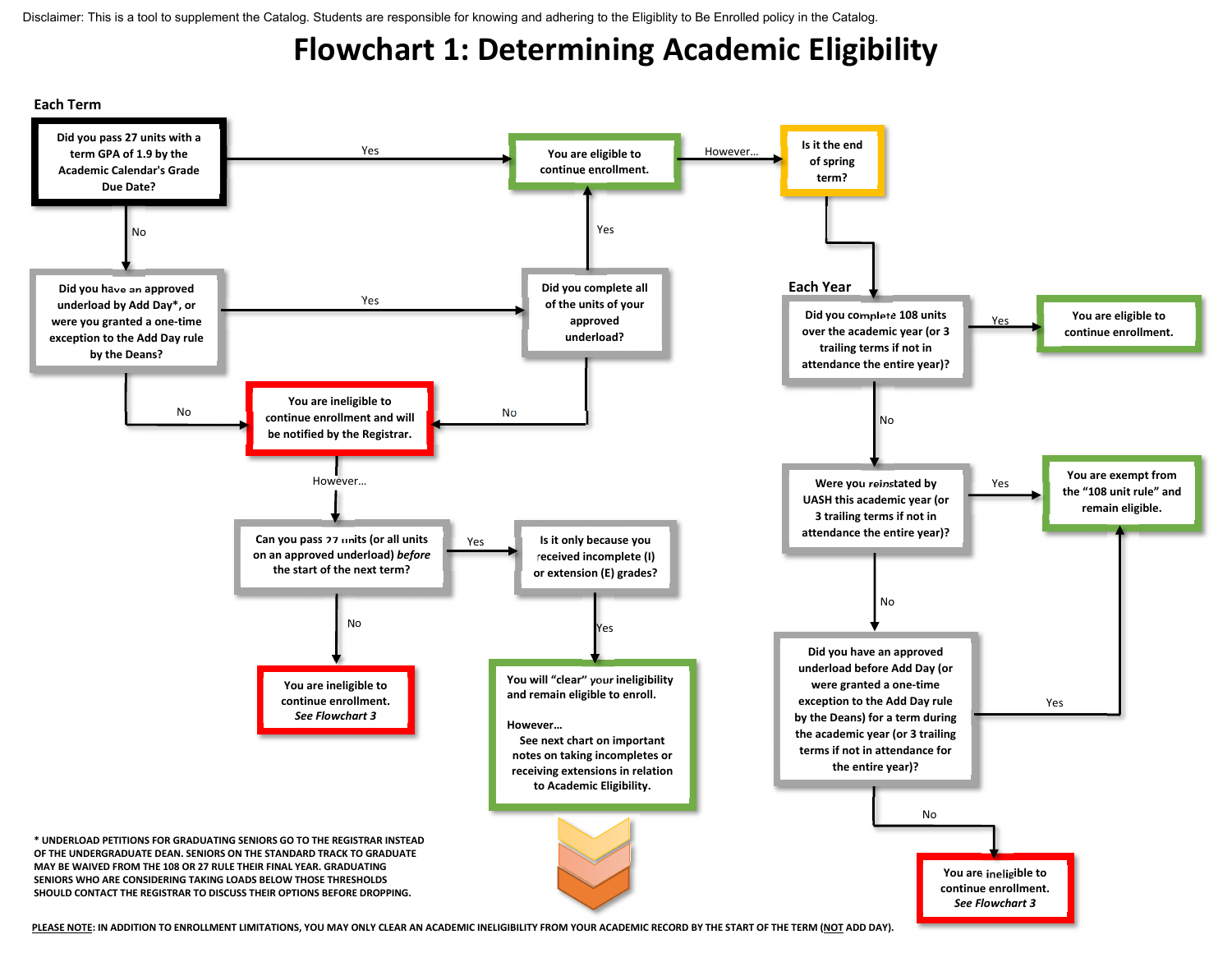## **Flowchart 2: Academically Ineligibility because of E & I Grades**

**Planning to Ensure You can Continue Enrollment into the Next Term**